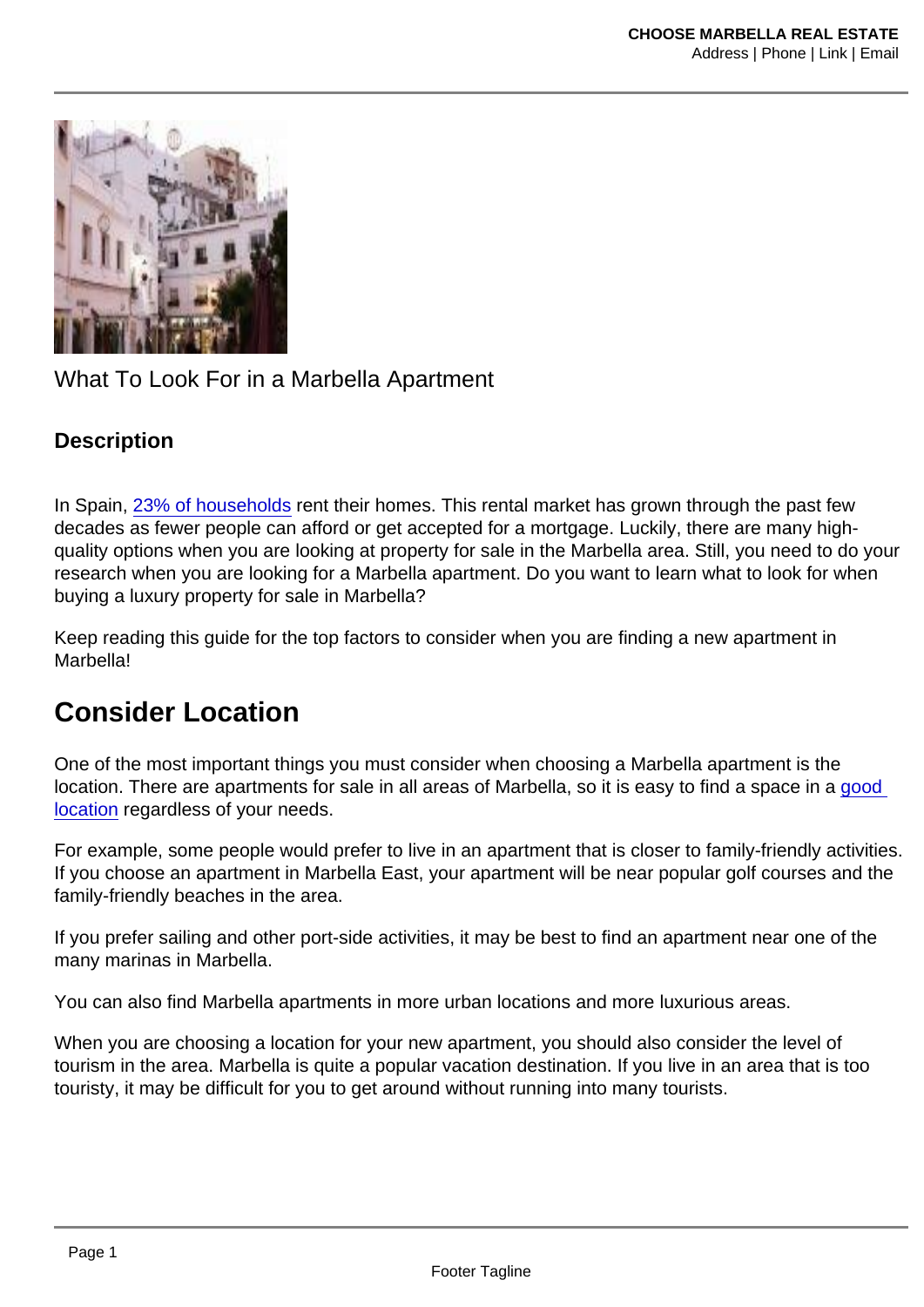# Choose the Right Type of Property

Next, you need to consider the [types of properties](https://choosemarbella.com/properties-by-type/) that you want to live in. There are many different kinds of Marbella apartments available on the market, each with different benefits and drawbacks.

For example, you can choose to live in apartments of varying sizes. If you want to save money and live in a less expensive area, you may want to choose a studio apartment.

If you are looking for a larger apartment, you can choose a larger penthouse suite or villa with more space! These types of properties will also typically have more amenities, outdoor space, and other benefits.

The type of property that you choose will depend on your budget and other factors.

#### Look at New Properties and Resale

When choosing an apartment in Marbella, you should also consider a resale property vs a new [property for sale](https://choosemarbella.com/new-properties/) in Marbella. While residential construction isn't as popular in Marbella, you can find a new build apartment if you are looking for a brand-new place to live.

Looking at new properties in Marbella will ensure that your apartment meets your exact requirements and specifications. However, they may also be a bit more expensive.

Another option is looking at the resale properties on the market. You can find [resale properties](https://choosemarbella.com/re-sale-properties/) in any area of Marbella! There is a huge selection of existing homes in Marbella and it makes it easier to find a great deal.

Still, resale apartments may require updates or renovations to fit your tastes. However, resale apartments are less expensive than a new apartment would be!

If you can find an existing home with an amazing location, it may be worth paying for these renovations! This is because a great location is something you cannot put a price tag on.

## Research Cost

When you are buying a new apartment, the cost is one of the most important factors you need to consider. There is no point in looking at apartments that you simply cannot afford, so it is important to research the cost of a Marbella apartment before you start your inquiries.

Prices will vary significantly depending on many factors. These include the location of your apartment, the size of the apartment, and more.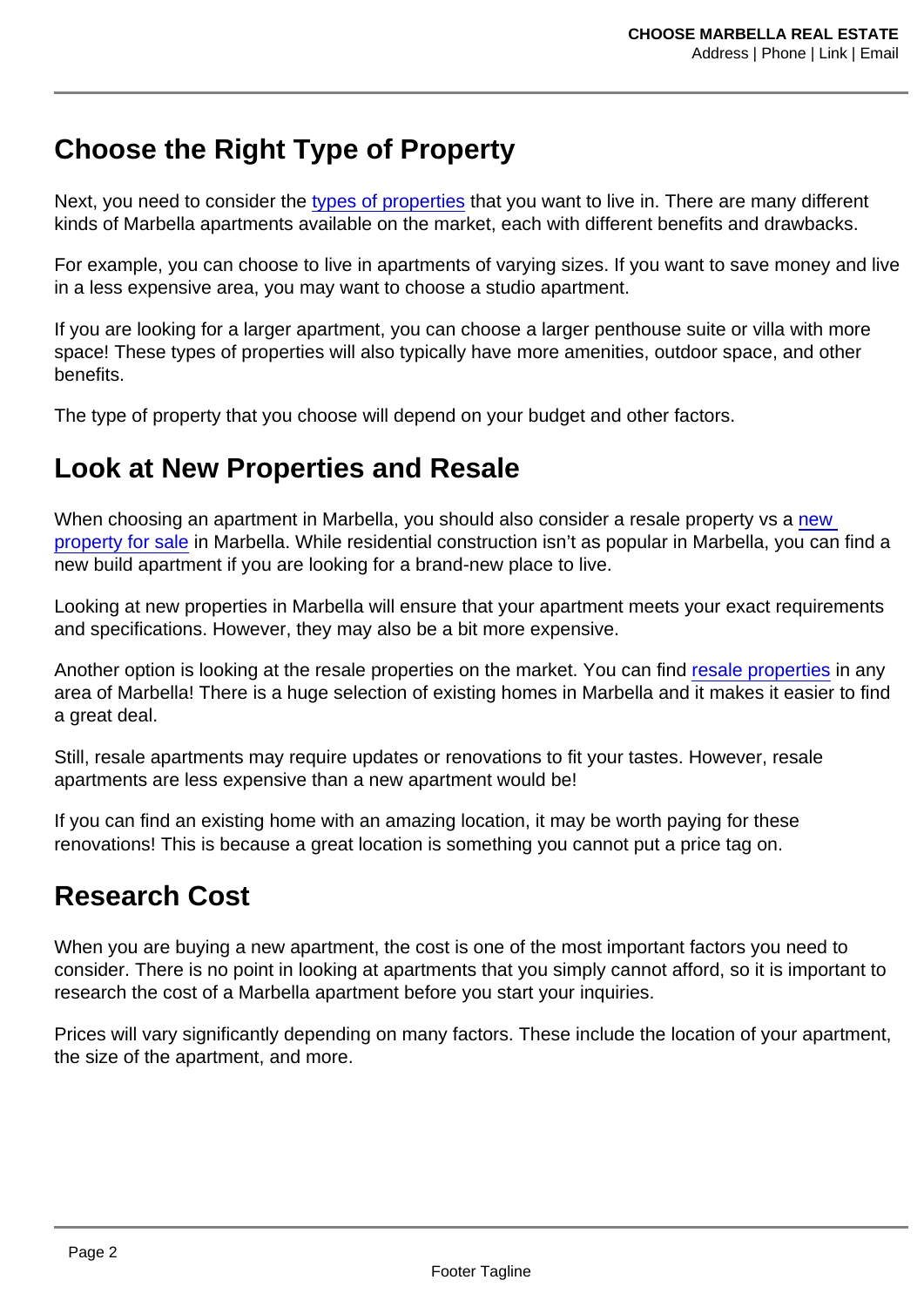For example, smaller properties that have less-expensive finishes will be much easier to afford than other high-end properties in the area. Typically, apartments near the center of Marbella are more expensive than those in neighboring areas.

To set a budget for your Marbella apartment, you first need to learn how much you can afford. Then, you can set a minimum and maximum price range for your new space! Make sure you don't forget to include closing costs and additional fees that come with buying an apartment.

When you are considering the cost of your new apartment, it is also important that you research other fees. These include [international taxes.](https://internationalliving.com/countries/spain/taxes-in-spain/) If you move to Marbella, you will need to become a tax resident and you will pay income and wealth taxes.

If you have a real estate agent or a lawyer, they can help you plan for tax time! This will also help you avoid high tax bills.

Finally, you must consider whether you want to rent or buy your new apartment. While renting will cost less money upfront, you will not get any equity from your apartment. Buyers have to save for a downpayment and may have higher mortgage payments, but it is often a better investment.

#### Learn About the Neighborhood

Learning more about the neighborhoods in Marbella is important when you are buying an apartment. When you commit to buying an apartment, you are also committing to the people that you will be living near.

Because of this, it is best to explore the neighborhood before you buy an apartment! This way, you can learn more about the space, residents, and other activities in the area.

This will also ensure that you live in a nice area with high-quality residents. Often, photos can be misleading when you are looking at a new apartment. Visiting the apartment and neighborhood in person will help you feel confident that you will be comfortable in the area.

# Ask About Communal Facilities

Often, apartments within a residential complex will have many communal facilities and amenities. These are important to consider before choosing an apartment, as they will make it a more enjoyable space to live in.

For example, many apartments will have access to things like a pool, gardens, and even exercise or sports facilities. The communal facilities available will also depend on the area of Marbella that you buy property in.

Older areas that mainly offer existing properties will likely have fewer communal amenities.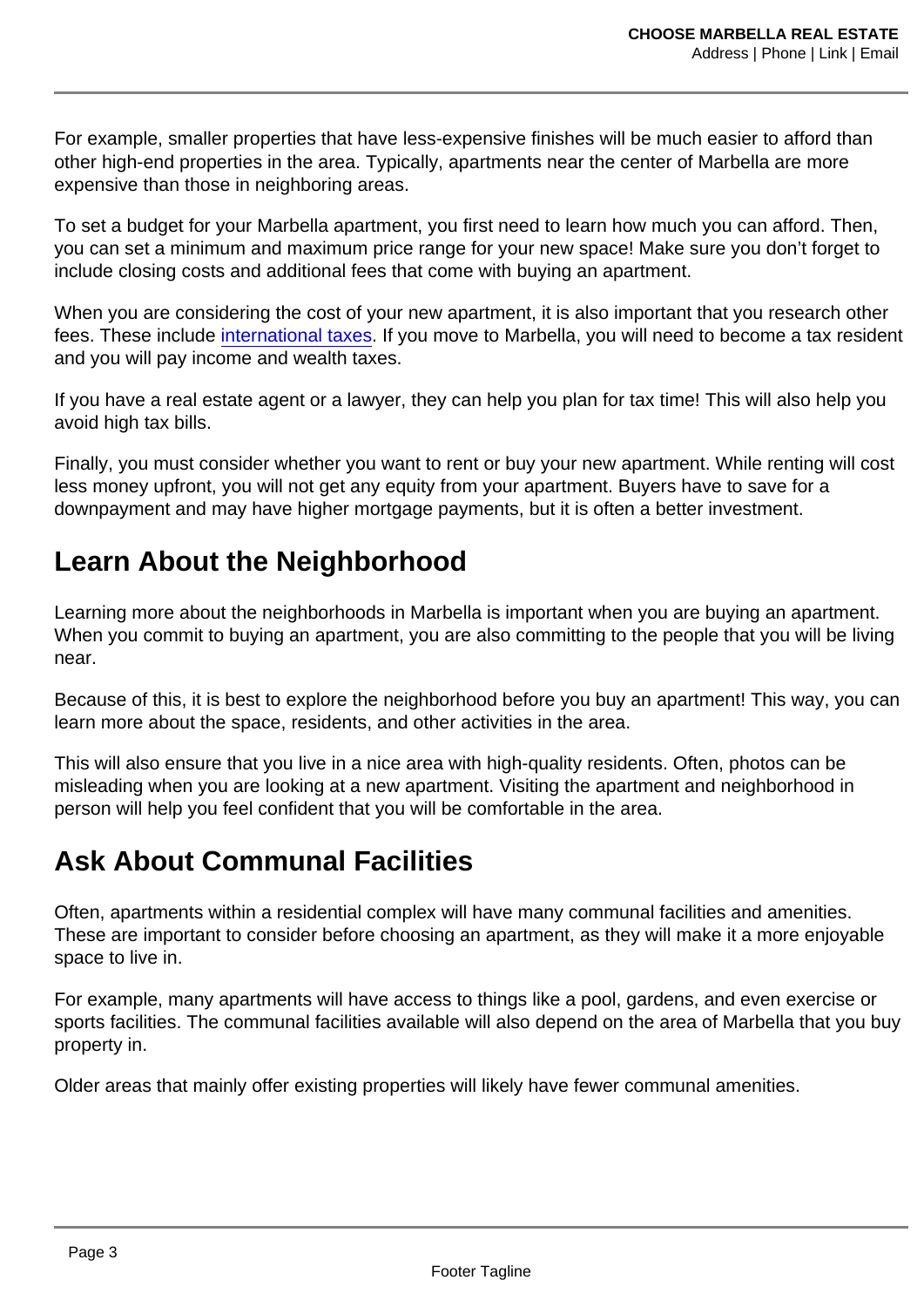You can also learn more about the additional amenities offered in a specific apartment. These can add a lot of value to your space and make it more comfortable for you!

#### Learn About Apartment Finishes

Before selecting a new apartment, you also need to learn more about the apartment finishes. Because Marbella is a highly sought-after destination, there are many luxurious apartments and villas for sale.

However, some of the older apartments may not have the same high-quality finishes that newer apartments would have.

If living in a luxury apartment is a priority for you, you must learn more about the apartment finishes. Luxury apartments are more likely to be well-maintained and updated, include more amenities, and boast more spacious floorplans.

On the other hand, existing properties may only have basic finishes. They may not have new appliances and other personalization that make luxury apartments more comfortable.

## Research Accessibility

Finally, you must research accessibility before you decide where to live. How hard is it to travel from your apartment? Do you have a long commute?

If you are worried about accessibility, it may be best to find an apartment that is close to public transportation. This will make it easy to get around even without a vehicle.

Not only do you want to consider the ease of accessibility, but you should also find an apartment that is close to many shops and other amenities. For example, are there great places for food and drinks near your apartment?

What shops and activities are close to your new property? Learning more about the shops near your apartment will help you find property in a great location.

## Looking for a Marbella Apartment?

Marbella is an amazing place to live and provides many benefits to new residents! If you are looking for a Marbella apartment or Marbella luxury villas for sale, it is important that you do your research. Considering each of these factors will help you find the best place to live!

If you are looking for Marbella apartments for sale, Choose Marbella Real Estate can help! We have listings for luxury villas, apartments, and other types of property in the Marbella area.

[Contact us today](https://choosemarbella.com/contact-us/) for help finding the perfect Marbella apartment for your needs.

**Category** 

1. blog